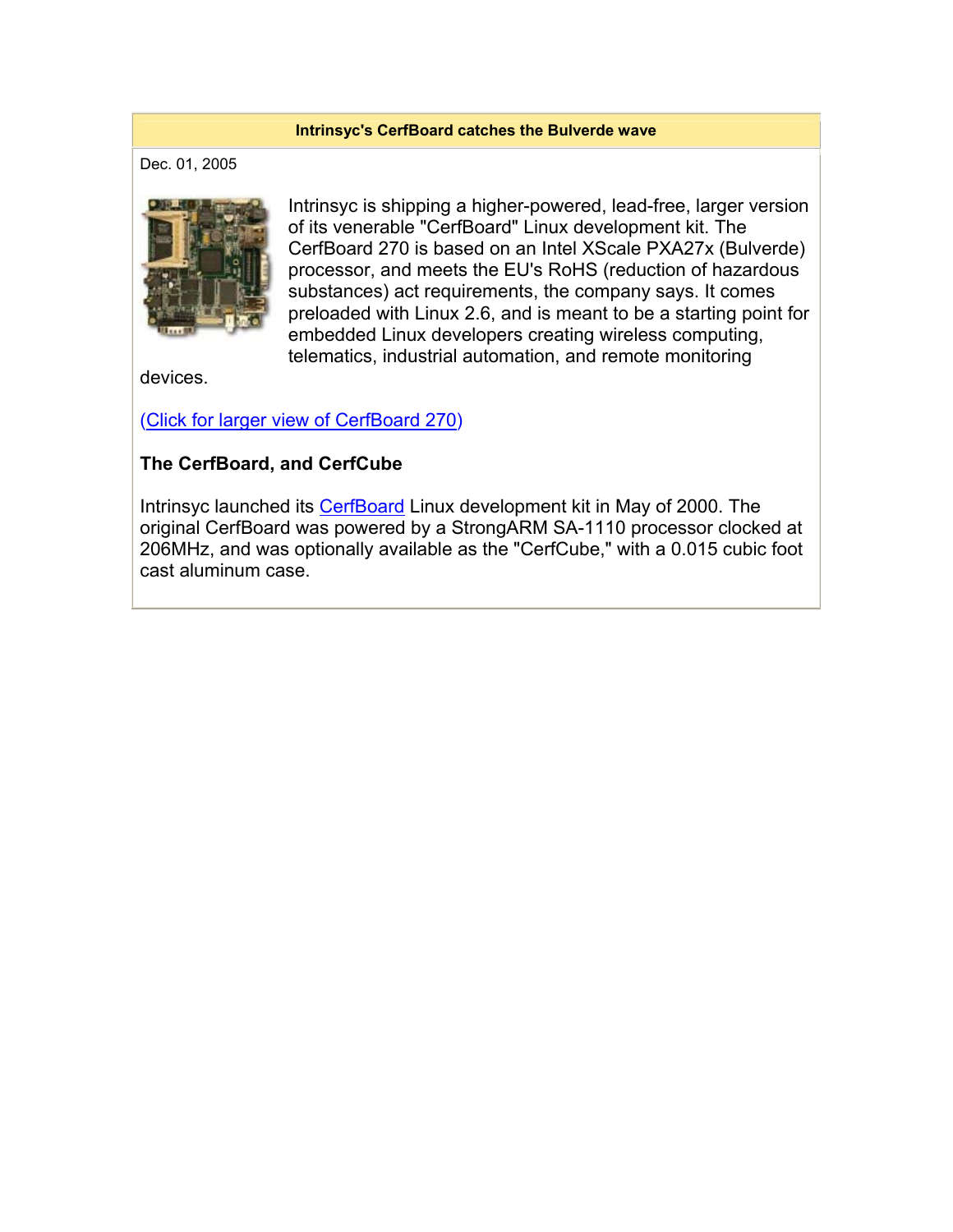

# **The original CerfBoard, inside the CerfCube case (shown upside down)**

Both "Cerf" products featured onboard Ethernet interfaces, and may have been named in homage to Vint Cerf, an early contributor to TCP/IP and other Internet protocols. The Cerf products were supported by a MontaVista Linux "preview kit" as early as 2002.

In July, 2003, Intrinsyc followed up with a version of the CerfBoard/Cube based on a PowerPC 405EP.

# **The CerfBoard 270**

The new CerfBoard 270 is quite a bit larger than the original, measuring 4.5 x 4.2 inches (114 x 104 mm) with connectors, or  $4.2 \times 3.75$  inches (108 x 95mm) without. It is also considerably more powerful, since it is based on Intel's XScale PXA270 (Bulverde) mobile multimedia processor, clocked at 416MHz (with clock speeds of 524MHz optionally available).